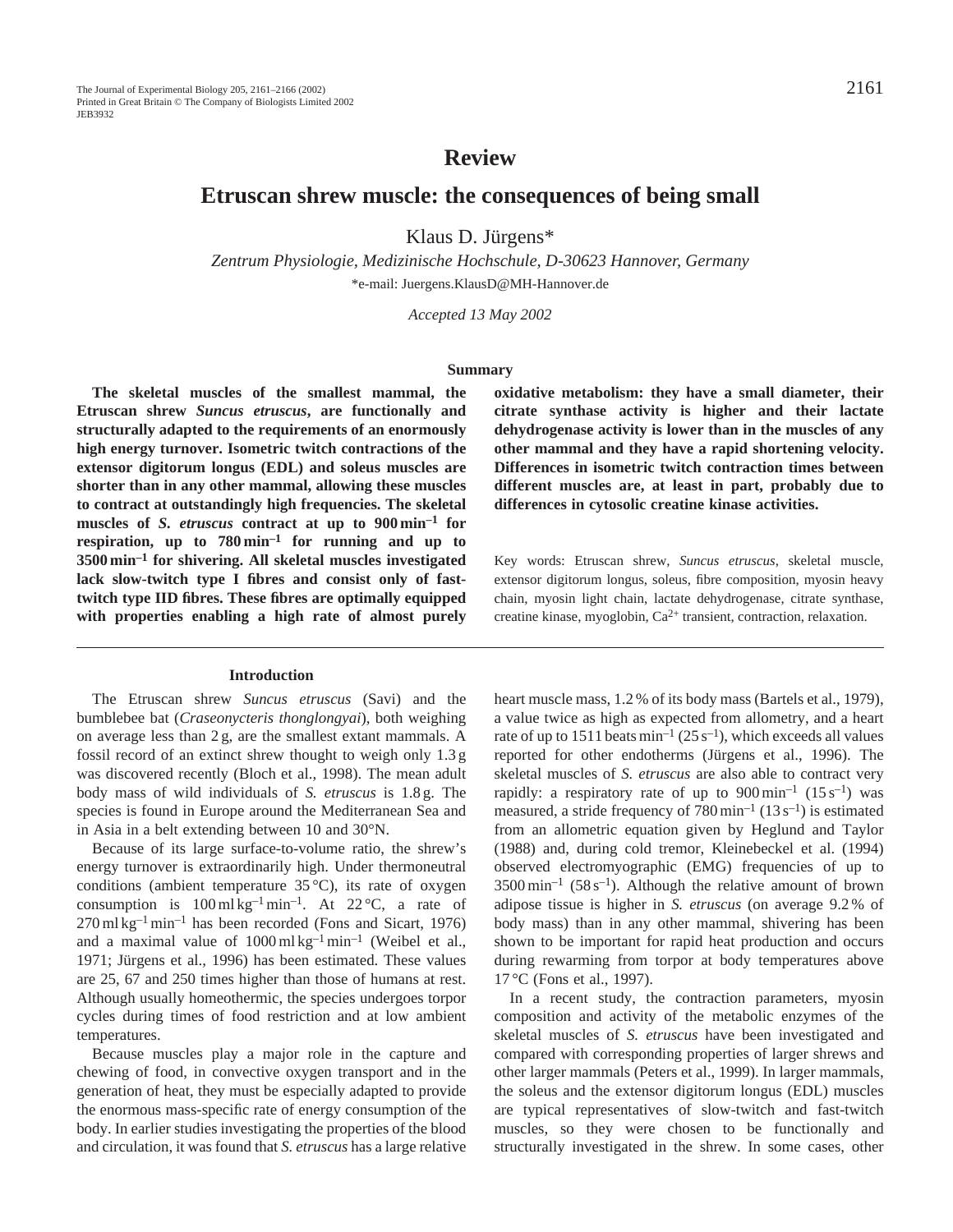# 2162 K. D. Jürgens

skeletal muscles, such as the diaphragm and gastrocnemius muscle, were also studied.

## **Materials and methods**

Adult *Suncus etruscus* (Savi) were caught in Southern France in the area around Banyuls-sur-Mer during the summer and housed in a terrarium at room temperature. The shrews were fed with mealworms and crickets and had access to water *ad libitum*.

For the contraction measurements, the muscles were mounted in a measuring chamber and completely submerged in carbogen-equilibrated Krebs–Henseleit solution. To record the twitch contractions, a force transducer based on a semiconductor sensor device AE 802 (SensoNor a.s., Horten, Norway) was developed (Peters et al., 1999).  $Ca^{2+}$  transients of single twitches of muscle bundles containing 15–30 fibres were measured fluorometrically using a microscope photometric apparatus and the fluorescent dye Fura2. The Fura2 technique is described in detail by Wetzel and Gros (1998).

Electrophoresis of myosin heavy chain isoforms was carried out for 18 h at 4 °C according to the method of Kubis and Gros (1997) with minor modifications. Two-dimensional electrophoresis of myosin light chains was performed using the method of O'Farrell (1975). Proteins of muscle homogenate supernatants were separated by SDS–PAGE using slabs with a 5 % stacking gel and a 15 % separating gel and visualized by silver staining. Muscle fibre type identification was performed after the method of Brooke and Kaiser (1970). Immunohistochemical studies with monoclonal and polyclonal antibodies are described in detail by Peters et al. (1999). Lactate dehydrogenase (LDH) activity was measured according to the method of Bernstein and Everse (1975), and citrate synthase (CS) activity was measured using the method of Bass et al. (1969). The specific activities of these enzymes are presented per milligram of cytoplasmic protein instead of per milligram wet mass of tissue because the tissue mass of the tiny muscles changes critically depending on the amount of water adhered to the muscle surface, either from the rinsing solution (fresh muscles) or from condensed water vapour (frozen muscles). The concentration of myoglobin was measured according to the method of Reynafarje (1963).

## **Results and Discussion**

# *Contraction measurements*

The time to peak force and relaxation time of twitch contractions of the soleus and EDL muscles (Fig. 1) are shorter in *S. etruscus* than in any other mammal. Applying a Q10 of 2.5 to the results obtained at room temperature (Table 1), it can be shown that, at  $37^{\circ}$ C, a contraction cycle is completed within 13 ms in the EDL and within 18 ms in the soleus muscle. This is in accordance with the observation that contractions of motor units occurred at a frequency of  $58 \text{ s}^{-1}$ during shivering (Kleinebeckel et al., 1994). The maximal



Fig. 1. Example of isometric twitch contractions at 21 °C of soleus (A) and extensor digitorum longus (B) muscle of *Suncus etruscus* stimulated simultaneously with a supramaximal electrical pulse of 1 ms duration. The curves are digital scans of original recordings. Time to peak force (*t*p) is the time between the stimulus (upwardpointing arrow) and the occurrence of maximal force, and the 50, 75 and 90% relaxation times  $(t_{r50}, t_{r75}, t_{r90})$  are the times for the decay from maximal force to 50, 25 and 10 % of maximal force, respectively.

respiratory rate and the estimated maximal stride frequency are considerably lower than the frequency at which fusion of twitches occurs. This may be partly because smooth movements of a muscle require asynchronous firing of its motor units.

Time to peak force is not significantly shorter in the EDL than in the soleus muscle, whereas the times to 50 %, 75 % and 90 % relaxation are all significantly shorter in the EDL than in the soleus muscle (Table 1). This difference was confirmed by force measurements on fibre bundles from these muscles, which were performed together with recordings of the  $Ca^{2+}$ transients (Wetzel and Gros, 1998). Here, both time to peak force and times to 50 % and 75 % relaxation were significantly shorter in the EDL than in the soleus muscle, and the rise and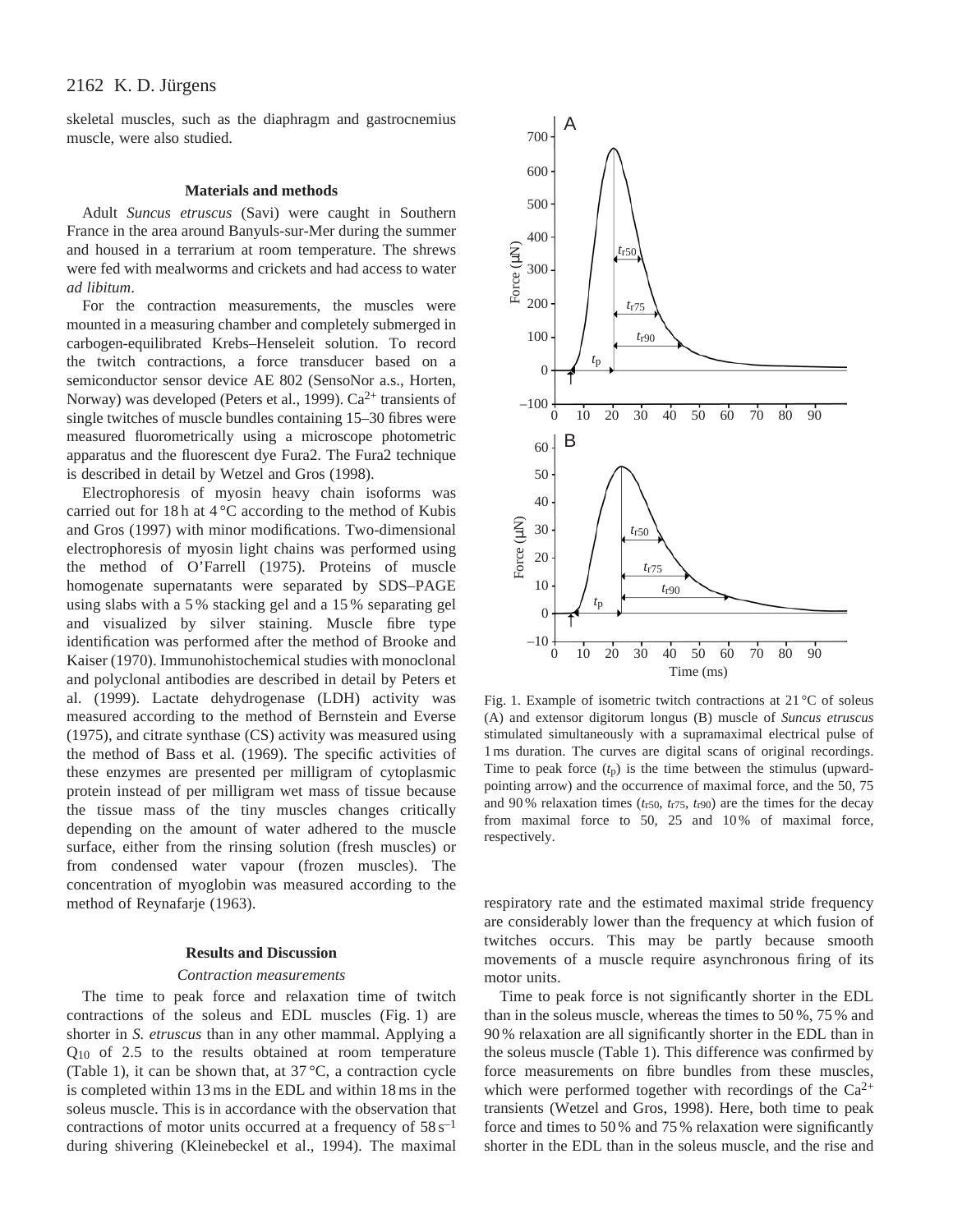| cuascus (bouy mass 2.2 $\pm$ 0.0 g, $\pm$ 12) at 25 °C |                     |                     |                   |                   |                   |  |
|--------------------------------------------------------|---------------------|---------------------|-------------------|-------------------|-------------------|--|
| Muscle                                                 | Muscle mass<br>(mg) | $\iota_{D}$<br>(ms) | $t_{r50}$<br>(ms) | $t_{r75}$<br>(ms) | $t_{r90}$<br>(ms) |  |
| Soleus<br>$(N=5)$                                      | $0.37+0.04$         | $12.7 + 2.3$        | $17.3 + 4.6$      | $27.7 + 6.5$      | $42.2 + 10.8$     |  |
| <b>EDL</b><br>$(N=6)$                                  | $0.45 + 0.08$       | $11.0+1.1$          | $11.6 + 2.6*$     | $16.7+2.9**$      | $27.0 + 3.8$ **   |  |

Table 1. *Characteristics of isometric twitch contractions of the extensor digitorum longus and the soleus muscles of* Suncus etruscus *(body mass 2.2±0.3 g,* N*=12) at 25 °C*

Values are means  $\pm$  s.D. for *N* muscles.

 $t_p$ , time to peak force;  $t_{r50}$ ,  $t_{r75}$ ,  $t_{r90}$ , 50, 75 and 90 % relaxation times.

Significance levels are calculated for the difference between extensor digitorum longus (EDL) and soleus muscle: \**P<*0.05, \*\**P<*0.01 (unpaired *t*-test).

| Table 2. Characteristics of force and $Ca^{2+}$ transients of fibre |
|---------------------------------------------------------------------|
| bundles of the extensor digitorum longus and the soleus             |
| <i>muscles of Suncus etruscus at 25 °C</i>                          |

| Muscle             | $t_{\rm p}$<br>(ms) | $t_{r50}$<br>(ms) | $t_{r75}$<br>(ms) |
|--------------------|---------------------|-------------------|-------------------|
| Soleus<br>$(N=27)$ | $13.2 + 1.5$        | $17.6 + 2.3$      | $30.0 \pm 3.7$    |
| EDL.<br>$(N=9)$    | $10.6 + 0.9**$      | $9.3 + 1.7**$     | $12.6 + 1.9$ **   |
| Soleus<br>$(N=19)$ | $9.5 + 3.2$         | $21.8 + 9.2$      | $37.4 + 13.3$     |
| EDL.<br>$(N=6)$    | $5.3 + 2.4**$       | $16.1 + 4.9*$     | $23.7 + 4.1**$    |
|                    |                     |                   |                   |

Values are means  $\pm$  s.D. for *N* measurements per muscle bundle. *t*p, time to peak force; *t*r50, *t*r75, 50 and 75 % relaxation times.

Significance levels are calculated for the difference between extensor digitorum longus (EDL) and soleus: \**P<*0.05, \*\**P<*0.01 (unpaired *t*-test).

decay of the cytosolic  $Ca^{2+}$  concentration were significantly faster in EDL muscle (Table 2).

To reveal the reasons for the functional difference between these two muscles, we investigated their fibre composition, their composition of myosin heavy and light chains and the activity of two enzymes important for ATP generation, lactate dehydrogenase and citrate synthase.

#### *Myosin chain composition*

Histochemical staining for myosin ATPases revealed identical fibre type patterns in the EDL and soleus muscle. All fibres showed the same degree and pattern of staining, indicating the presence of only alkaline-resistant myosin ATPase, which is typical of type II fibres. Immunochemistry using monoclonal antibodies against type I and type II myosin heavy chains also revealed only the presence of heavy chain type II in all leg muscles. In addition, SDS–PAGE and two-dimensional electrophoresis of EDL and soleus muscles



Fig. 2. Myosin heavy chain composition of extensor digitorum longus (EDL) (17 pooled muscles) and soleus (SOL) (16 pooled muscles) of *Suncus etruscus* demonstrated by electrophoresis*.* Lane M, myosin heavy chains HCI and HCIId of rabbit muscles.



Fig. 3. Myosin light chain composition (fLC1 and fLC2) of extensor digitorum longus (A) and soleus (B) muscle of *Suncus etruscus* separated by two-dimensional electrophoresis. TM, tropomyosin.

showed no difference in the pattern of myosin heavy chains and myosin light chains. Only one type of heavy chain is found in both muscles, and the same holds for the diaphragm muscle of *S. etruscus*. This heavy chain type was identified as the isoform HCIId by comparison with myosin electrophoresis from rabbit muscles (Fig. 2). The same two types of fast light chains, fLC1 and fLC2, with molecular masses of 24 and 21.5 kDa, were detected in the EDL and soleus muscle (Fig. 3). Moreover, in a mixture of leg muscles from the Etruscan shrew, only these fast light chains were detected.

In contrast to larger mammals, no slow-twitch type I fibres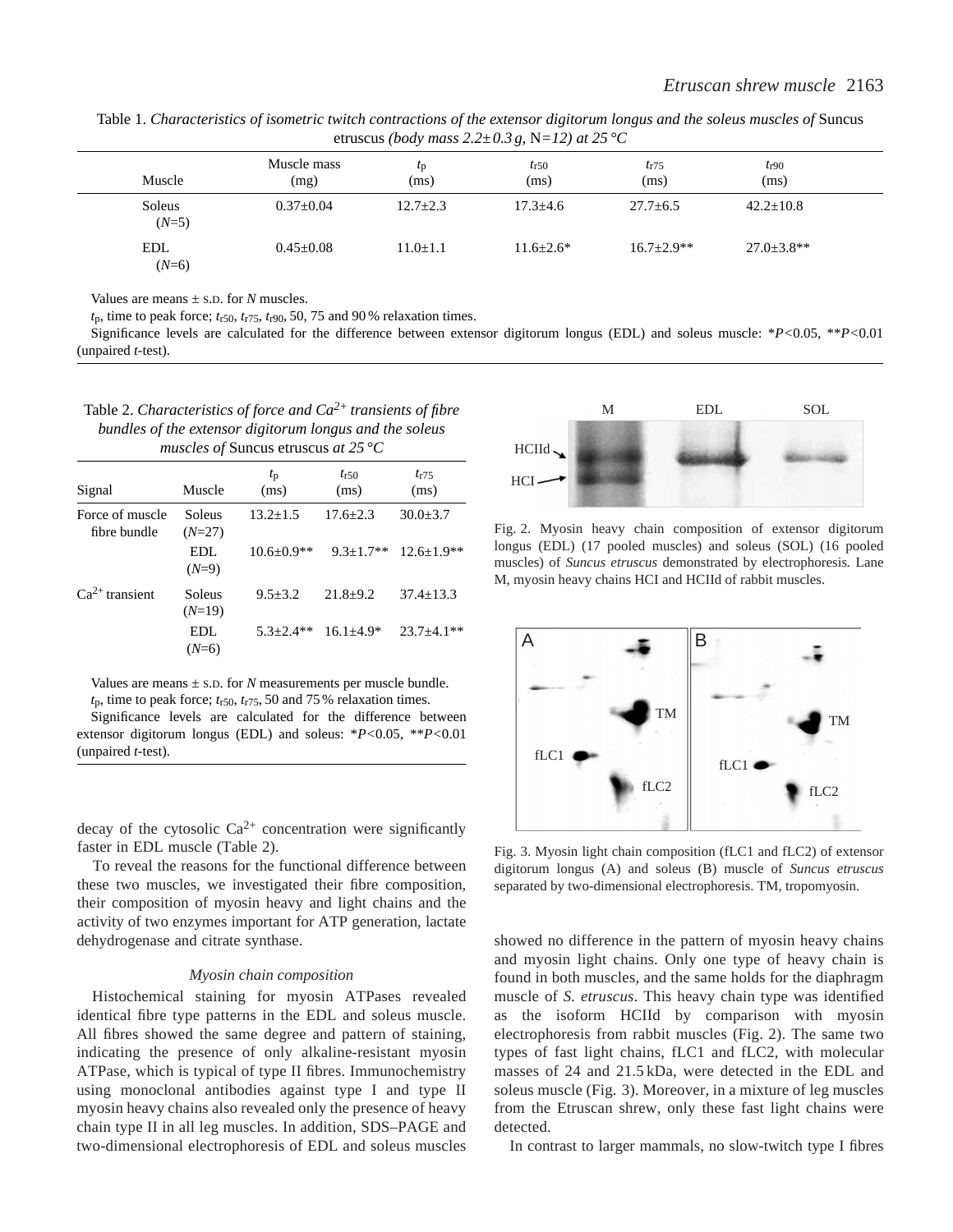# 2164 K. D. Jürgens

|                        |                          |                     | EDL.                                       | Soleus              |                                              |                             |
|------------------------|--------------------------|---------------------|--------------------------------------------|---------------------|----------------------------------------------|-----------------------------|
| <b>Species</b>         | Mean<br>body mass<br>(g) | $t_{\rm D}$<br>(ms) | Fast-twitch/<br>slow-twitch fibres<br>(% ) | $t_{\rm p}$<br>(ms) | Fast-twitch/<br>slow-twitch fibres<br>$(\%)$ | Reference                   |
| <i>Suncus etruscus</i> | 2.2                      | 11                  | 100/0                                      | 13                  | 100/0                                        | This study                  |
| Crocidura russula      | 8.6                      | 14                  | 100/0                                      | 18                  | 100/0                                        | This study                  |
| White mouse            | 35                       | 14                  | 100/0                                      | 41                  | 54/46                                        | Asmussen and Gaunitz (1989) |
| Young Wistar rat       | 120                      | 20                  | 95/5                                       | 48                  | 30/70                                        | Asmussen and Gaunitz (1989) |
| Wistar rat             | 200                      | $27*$               | 97/3                                       | $80*$               | 0/100                                        | Geers and Gros (1990)       |
| Guinea pig             | 350                      | 20                  | 94/6                                       | 94                  | 0/100                                        | Asmussen and Gaunitz (1989) |

Table 3. *Time to peak force of isometric extensor digitorum longus and soleus twitches and the fibre composition of the two muscles in mammals of different size at 25 °C*

EDL, extensor digitorum longus.

*t*p, time to peak force; \*converted from 20.5 to 25 °C using Q10 values obtained from Asmussen and Gaunitz (1989).

Table 4. *Fibre composition of the extensor digitorum longus and soleus muscles of some shrew species*

|                             | Body mass | Fibre types, $I/IIA/IIB/IID$ (%) |           |  |
|-----------------------------|-----------|----------------------------------|-----------|--|
| Shrew species               | (g)       | EDL                              | Soleus    |  |
| Suncus etruscus             | 2.2.      | 0/0/0/100                        | 0/0/0/100 |  |
| Sorex araneus*              | $7 - 10$  |                                  | 0/0/2/98  |  |
| Crocidura russula           | 8.4       | 0/0/58/42                        | 0/0/54/46 |  |
| Suncus murinus <sup>†</sup> | $20 - 60$ |                                  | 0/93/7/0  |  |

EDL, extensor digitorum longus.

\*Data from Savolainen and Vornanen (1995); †data from Suzuki (1990).

are present in the EDL and soleus muscle of *S. etruscus*. As shown in Table 3, the number of type I fibres in soleus muscles decreases and the percentage of fast-twitch fibres increases with decreasing body mass in a range of mammals. Shrew muscles, in general, seem to be composed of type II fibres only but, within this family, there is a correlation between body mass and HCII-subtype composition (Table 4). The number of type IIA fibres decreases and the number of IID fibres increases with decreasing body mass, leading to the unique situation that all the muscles of the smallest mammals are probably composed solely of type IID fibres. Nevertheless, as shown by the contraction measurements (Tables 1, 2), there are functional differences between different muscles.

## *Activity of metabolic enzymes*

Can the functional difference between the EDL and soleus muscles of *S. etruscus* be attributed to different activities of the glycolytic and the oxidative metabolic pathway? Measurements of the activities of lactate dehydrogenase (LDH) and citrate synthase (CS) revealed no significant difference in activities between the two muscles (Table 5), suggesting that the functional difference between the EDL and soleus muscles cannot be explained by different activities of CS and LDH. The gastrocnemius muscle also did not differ from the EDL and soleus with respect to the activities of these

Table 5. *Specific activities of lactate dehydrogenase and citrate synthase in the extensor digitorum longus, soleus and gastrocnemius muscles of* Suncus etruscus

|                          | Specific activity<br>$LDH/c_{pr}$       | Specific activity<br>$CS/c_{\rm pr}$    | LDH/CS<br>activity |
|--------------------------|-----------------------------------------|-----------------------------------------|--------------------|
| Muscle                   | $\text{(mmol min}^{-1} \text{mg}^{-1})$ | $\text{(mmol min}^{-1} \text{mg}^{-1})$ | ratio              |
| EDL.<br>$(N=17)$         | 1.31                                    | 0.94                                    | 1.4                |
| Soleus<br>$(N=16)$       | 1.14                                    | 0.84                                    | 1.4                |
| Gastrocnemius<br>$(N=4)$ | 1.49                                    | 1.28                                    | 1.2                |

 $c_{pr}$ , cytoplasmic protein concentration given in mg ml<sup>-1</sup>; *N* is the number of pooled muscles.

LDH, lactate dehydrogenase; CS, citrate synthase; EDL, extensor digitorum longus.

enzymes. Moreover, the specific activity of CS turned out be higher in the muscles of *S. etruscus* than in those of other mammals, whereas the activity of LDH was much lower than in larger species. The ratio of LDH/CS activity, given in Fig. 4 as a function of body mass, is almost 1 in the smallest mammal, a value that is smaller than in any other mammal.

The measured enzyme activities indicate that the function of the type IID fibres depends almost entirely on oxidative ATP production; the activity of the glycolytic pathway appears to be negligible. The importance of oxidative metabolism is also underlined by the finding of a very high capillary density of up to 2800 mm–2 in the soleus muscle of the Etruscan shrew (Pietschmann et al., 1982) and a very high volume fraction of mitochondria (0.23 in leg muscles, 0.35 in diaphragm) (Hoppeler et al., 1981). Moreover, because of the foldings, the surface area of the inner mitochondrial membranes is considerably larger in the shrew than, for instance, in man (Bartels, 1980). All Etruscan shrew muscles studied to date are also uniform with respect to their myoglobin content, which is approximately  $150 \,\mu\text{mol} \,l^{-1}$ .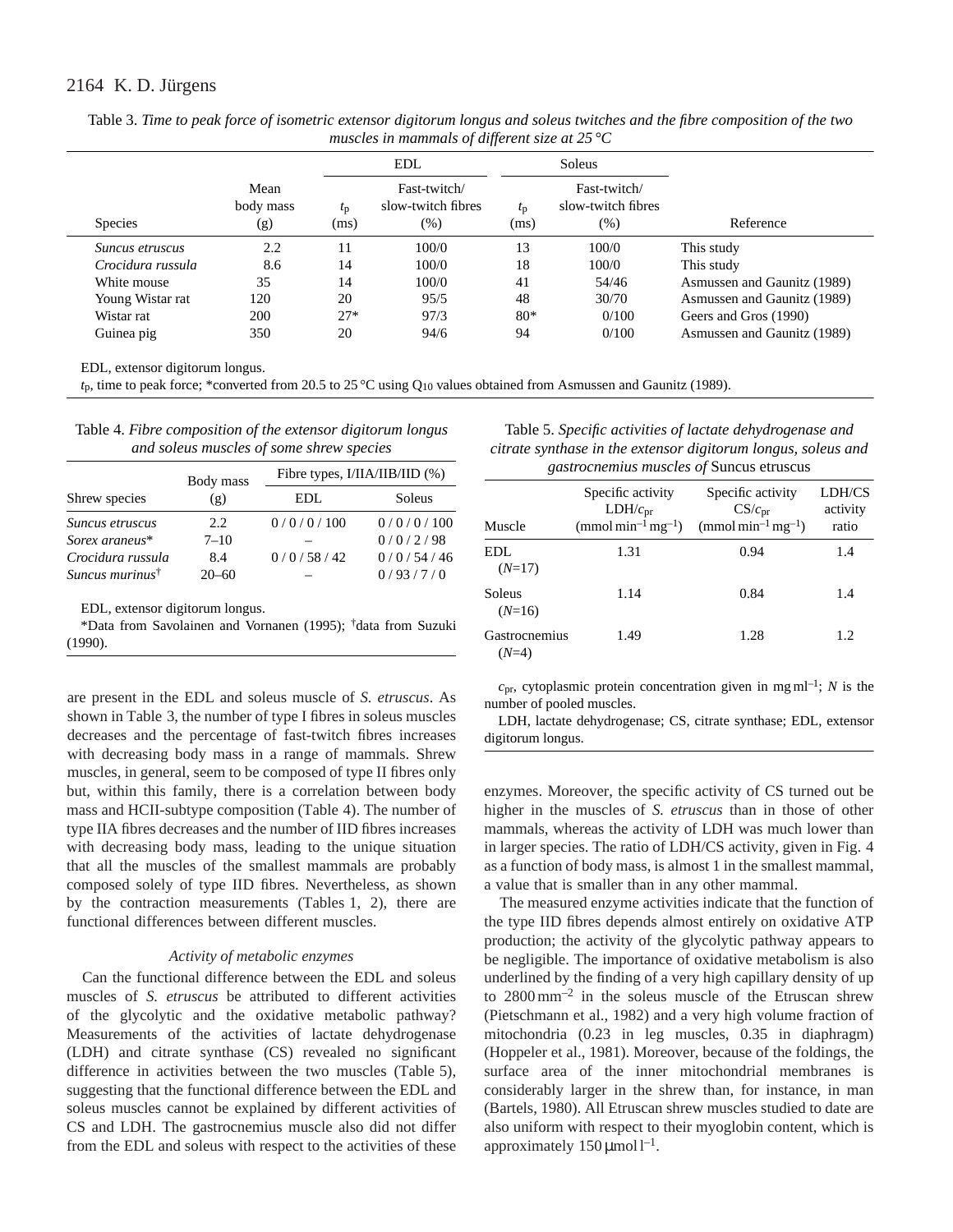



Fig. 5. Pattern of electrophoretically separated cytosolic proteins and corresponding densitograms of extensor digitorum longus (EDL) (17 pooled muscles) and soleus (SOL) (16 pooled muscles) of *Suncus etruscus.* CK, creatine kinase.

Fig. 4. Ratio of lactate dehydrogenase to citrate synthase (LDH/CS) activity in gastrocnemius muscle of mammals of different body masses  $(M_b)$ . The symbols represent data for *Suncus etruscus* ( $\blacksquare$ ) and *Crocidura russula* (A) (Peters et al., 1999) together with those for the shrew *Sorex vagrans* (body mass  $4-5$  g) ( $\bullet$ ) and several larger mammals  $(O)$ , taken from Emmett and Hochachka (1981). The solid line is the result of a linear regression on a doublelogarithmic scale in which all data points were included: log(LDH/CS)=0.304log*M*b+0.623; *r*2=0.62).

### *Specialization of Etruscan shrew muscles*

From the results of the myosin studies and a consideration of energy metabolism, it can be concluded that oxidative fasttype IID fibres are most appropriate to meet the demands of the smallest mammal. The lighter the species, the less important are slow-twitch types of fibre, which constitute muscle specialized for static contractions to maintain posture. Gravitational forces, which are proportional to body mass, decrease with decreasing body size, and the locomotory behaviour of the smallest mammals reveals that moving is much more important for them than standing.

Type IID fibres combine a high shortening velocity which, according to studies in rats is highest in type IIB fibres, a little lower in type IID fibres and considerably lower in type IIA and I fibres, and a low fibre diameter, which is lowest in type I and IIA fibres, a little larger in type IID fibres and largest in type IIB fibres (Galler et al., 1994). Provided that the fibre properties found in the rat also hold for shrews, type IID fibres seem to be an appropriate compromise between a high ATP turnover, which is required not only for physical performance but also for heat production, and a small fibre diameter which, together with a high capillary density, enables a high oxygen flux into the fibre and, hence, a high rate of ATP production, as a result of the short diffusion distance for oxygen between the blood and the mitochondria.

The importance of the oxidative metabolic pathway is supported by the capacity of the shrew's type IID fibres to store

oxygen bound to myoglobin. The myoglobin concentration is intermediate: type I and IIA fibres are known to have a myoglobin concentration higher than  $150 \,\mu\text{mol}^{-1}$ , and type IIB fibres are free of myoglobin in all mammals studied so far. The activity of metabolic enzymes leads to the conclusion that aerobic metabolism may meet any level of energy demand by the animal so that glycolytic metabolism is not necessarily required for ATP production. The glycolytic metabolic pathway may be underdeveloped because, compared with the enormous mass-specific energy requirements of the organism (its rate of oxygen consumption can rise to  $1000 \text{ ml } O_2 \text{ kg}^{-1} \text{ min}^{-1}$ ) (Jürgens et al., 1996), the amount of ATP that can be produced glycolytically during an oxygen debt would be almost negligible even at significantly higher levels of LDH activity.

# *Reasons for the functional differences between the EDL and soleus muscles of* Suncus etruscus

Despite the uniformity of Etruscan shrew muscles with regard to their myosin composition and their metabolic enzyme activities, differences in contraction times and the kinetics of  $Ca^{2+}$  transients have been observed. The rate at which  $Ca^{2+}$  is released from the sarcoplasmic reticulum and subsequently resequestered is significantly higher in the EDL than in the soleus muscle of *S. etruscus* (Table 2). A shorter relaxation time could be the result of a higher concentration of parvalbumin in the EDL, but immunohistochemical investigations have provided no evidence for the presence of parvalbumin in shrew muscles (Peters et al., 1999). A larger volume fraction of sarcoplasmic reticulum and, hence, greater numbers of  $Ca^{2+}$  channels and higher  $Ca^{2+}-ATP$ ase activity in the EDL could also be responsible, but these have not been measured.

The results might be explained, at least in part, by an effect of creatine kinase (CK) activity on Ca<sup>2+</sup>-ATPase activity. From electrophoretic studies of cytoplasmic proteins (Fig. 5) and